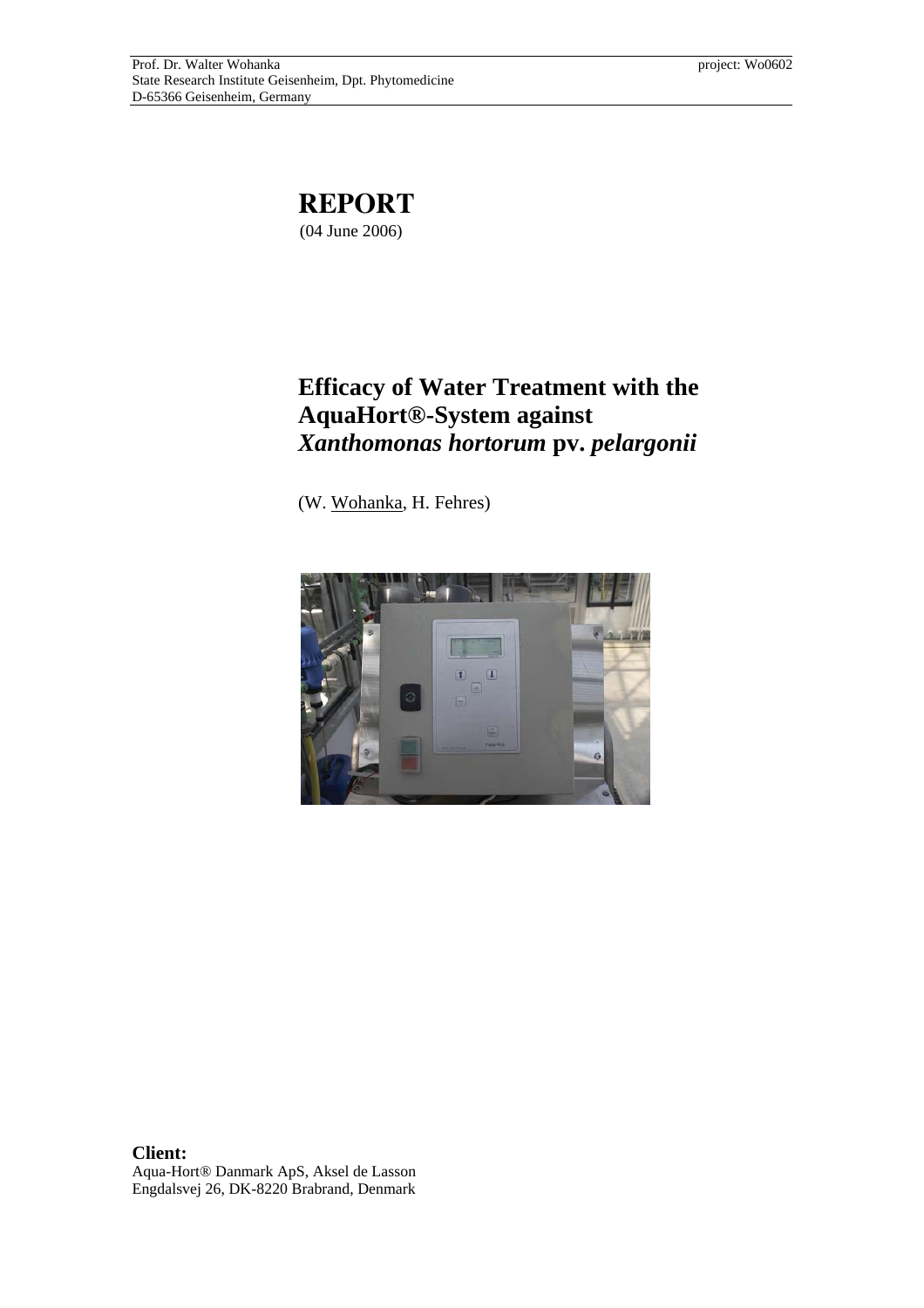## **Introduction**

Aqua-Hort® is an utility for a controlled electrolytic supply of copper and an electromagnetic water treatment to irrigation water. It shows an approved efficacy against zoospores of oomycetic pathogens such as *Pythium* spp. and *Phytophthora* spp. However, the effectiveness of the Aqua-Hort®-system to eliminate phytopathogenic bacteria is unknown so far.

### **Objectives**

To test the efficacy of the Aqua-Hort®-System against *Xanthomonas hortorum* pv. *pelargonii* in a range of 0 to 4 ppm Cu at various exposure times (5 min to 24 hrs).

## Material and Methods

Aqua-Hort® Danmark ApS installed a Aqua-Hort®-unit at the experimental greenhouse of the department of phytomedicine. The unit has been put into operation and tested for its functional capability by Mr. De Lasson. He trained the personal involved into the project to handle and maintain the Aqua-Hort®-equipment.

From a 1000 L reservoir a nutrient solution contaminated with *Xanthomonas hortorum* pv. *pelargonii* was pumped with about 1 m<sup>3</sup>/h through the Aqua-Hort®-unit. After passage through the unit the solution was dumped.

800 L nutrient solution were prepared by 0.5 g/L of the complete fertiliser FERTY<sup>®</sup> 3 MEGA (ingredients see table 1). The solution ready for use had a electric conductivity of about 1 mS/cm and a pH of about 7.2. On demand of the client, for the supplemental test (see below) the pH was adjusted to 6.5 by adding sulphuric acid. Preparation took place one day in advance to achieve a adaptation to the ambient temperature of about  $19^{\circ}$ C.

Immediately before the first treatment the nutrient solution was contaminated with a rifamycin-resistant pathogen *Xanthomonas hortorum* pv. *pelargonii* (strain B047Gshm). From a 48 h plate culture (YDC agar) a bacterial suspension (Ringer solution) was prepared (OD 51-52 %) and an aliquot added to the 800 L nutrient solution to achieve a density of about  $10^3$  to  $10^4$  cfu/ml. The nominal Cu-concentrations (displayed on the unit) were 0,5, 2,0 und 4,0 ppm Cu. Additionally, in a separate trial conducted 4 weeks later, the concentration of 1 ppm at exposure times from 60 to 1440 min was tested. Table 2 shows the realised (photometrically determined) Cuconcentrations of the various treatments.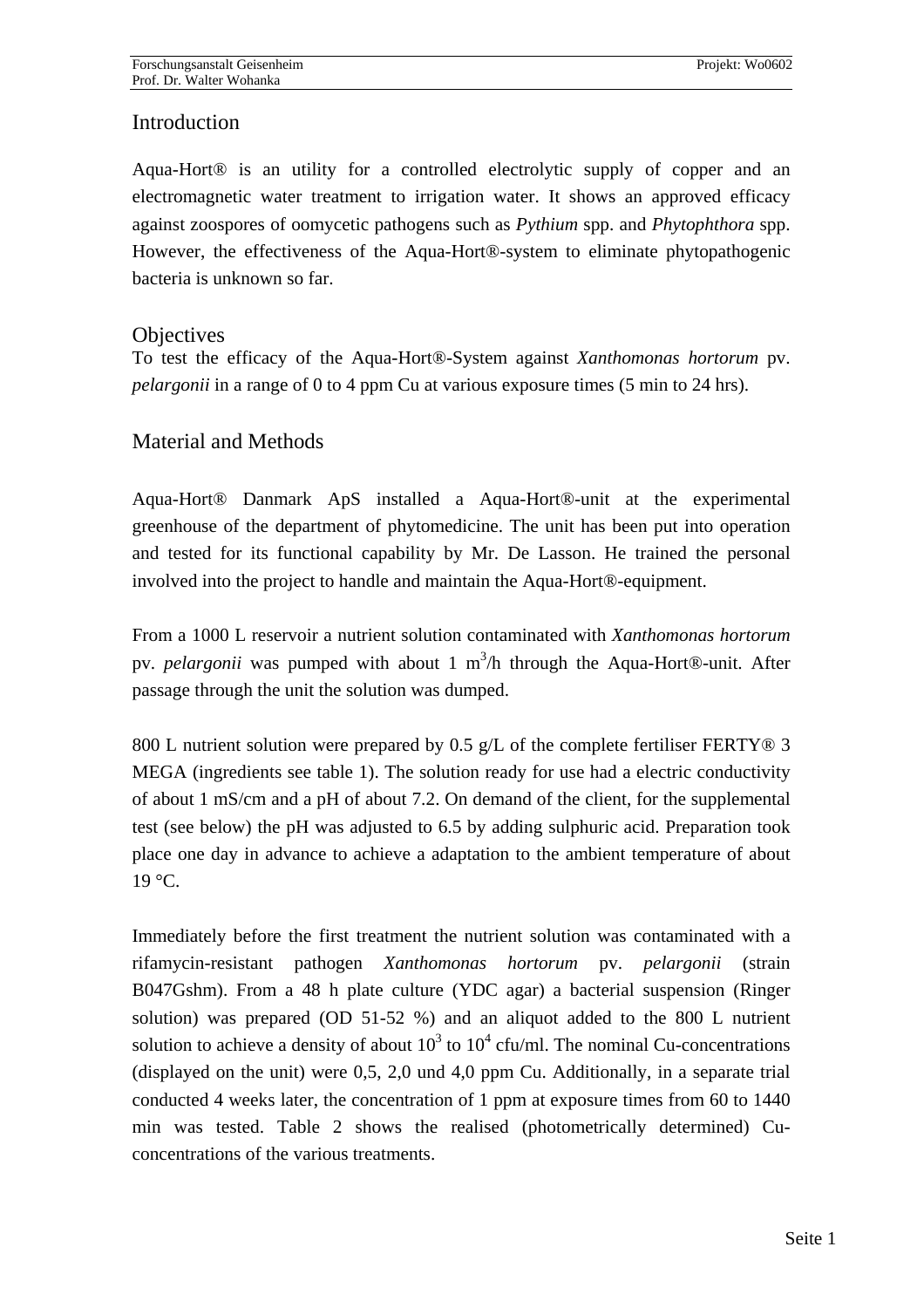Samples were taken 1 min after adjusting the respective concentration at the display (pump continuously working). The samples were immediately transferred to the lab and there stored at room temperature. To realise the various exposure times three subsamples each were plated onto YDC-agar plates 5, 15, 30, 60 min, (2), 4 and 24 hr after the samples were taken (spiral plate; Meintrup DWS Laborgeräte GMBH, Lähden – Holte, Germany). At start and end of each treatment beside the Cu-concentration (Kupfer-Test Aquaquant®; range 0.3 – 5.0 mg/l; Merck KGaA, Darmstadt), the electric conductivity, pH and temperature of the nutrient solution were determined.

Each treatment was repeated four times. The bacterial counts (cfu/ml) were statistically analysed by ANOVA and significant differences to the control were determined by the Dunnett-test (STATISTICA for Windows version 7.1)

**table 1:** nutrient contents of the complete fertiliser FERTY® 3 MEGA (Planta Düngemittel GmbH, Regenstauf, Germany)

| <b>Plant Nutrients</b>                 | Content $(\% )$ |
|----------------------------------------|-----------------|
| nitrogen                               | 18              |
| potassium                              | 12              |
| phosphorus                             | 18              |
| calcium                                | $\overline{2}$  |
| boron                                  | 0.02            |
| copper                                 | 0.04            |
| $iron *$ )                             | 0.10            |
| manganese                              | 0.05            |
| molybdenum                             | 0.01            |
| zinc                                   | 0.01            |
| partially as chelate (EDDHA)<br>$^{*}$ |                 |

**table 2:** Cu-concentrations (ppm) of the treated fertiliser solution at the various repetitions (rpt.  $1 - \text{rpt. } 4$ )

| set value<br>(displayed)      | rpt. 1 | rpt. 2  | rpt.3     | rpt.4   |  |  |
|-------------------------------|--------|---------|-----------|---------|--|--|
| 0.0                           | 0.5    | $0.0\,$ | $\rm 0.0$ | $0.0\,$ |  |  |
| 0.5                           | 0.3    | 0.3     | 0.3       | 0.3     |  |  |
| $1.0*)$                       | 0.8    | 0.6     | 0.8       | 0.3     |  |  |
| 2.0                           | 1.5    | 2.0     | 1.5       | 2.0     |  |  |
| 4.0                           | 4.0    | 4.0     |           | 3.5     |  |  |
| *) tested at a separate trial |        |         |           |         |  |  |